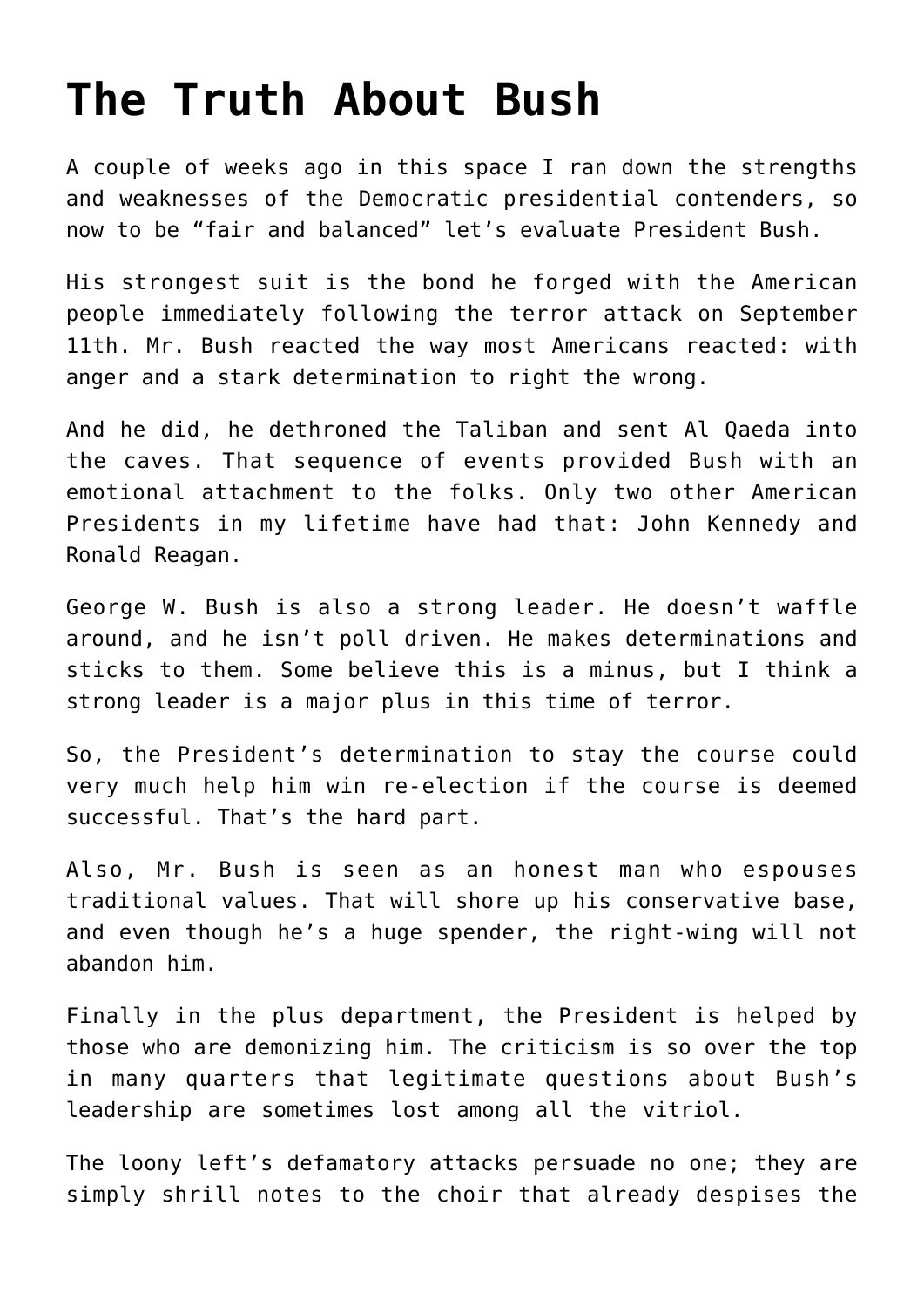President. Bush rarely responds to the grenades, wisely calculating that the excessive venom will turn off independent-thinking Americans.

And now for the downside. The President rarely shows his affable side, because he distrusts his ability to communicate. He cloisters himself behind iron gates when he should be holding town meetings and interacting with the people. When Mr. Bush speaks from the heart, he comes across well.

When he relies on canned speeches and statements, he looks like Don Knotts. He has good reason to distrust the press, but that doesn't mean he should avoid it. Mr. Bush's inaccessibility is a major drawback.

While the economy is picking up and will recede as a major campaign issue, the President has enormous problems in Iraq. He must acknowledge those difficulties and explain the mistakes his administration has made.

Mr. Bush continues to run a tightly controlled, closed shop. This will hurt him in a close election race. Americans will accept mistakes from a President, but they will not accept uncertainty. Bush's failure to get out in front of the administration's problems and define the payoff a stable Iraq will deliver is the biggest weapon the democrats have against him.

The President is generally disliked overseas and that's not good. He is portrayed in many places as an American chauvinist with a poor frame of reference. Thus, he is underestimated by prigs like Chirac and Schroeder.

The upside is that Mr. Bush is feared by the bad guys. Osama will not be visiting a Club Med anytime soon. But the President should make an attempt to be conciliatory to countries that might possibly help America down the road. He must swallow some pride, and if he doesn't, the country will suffer.